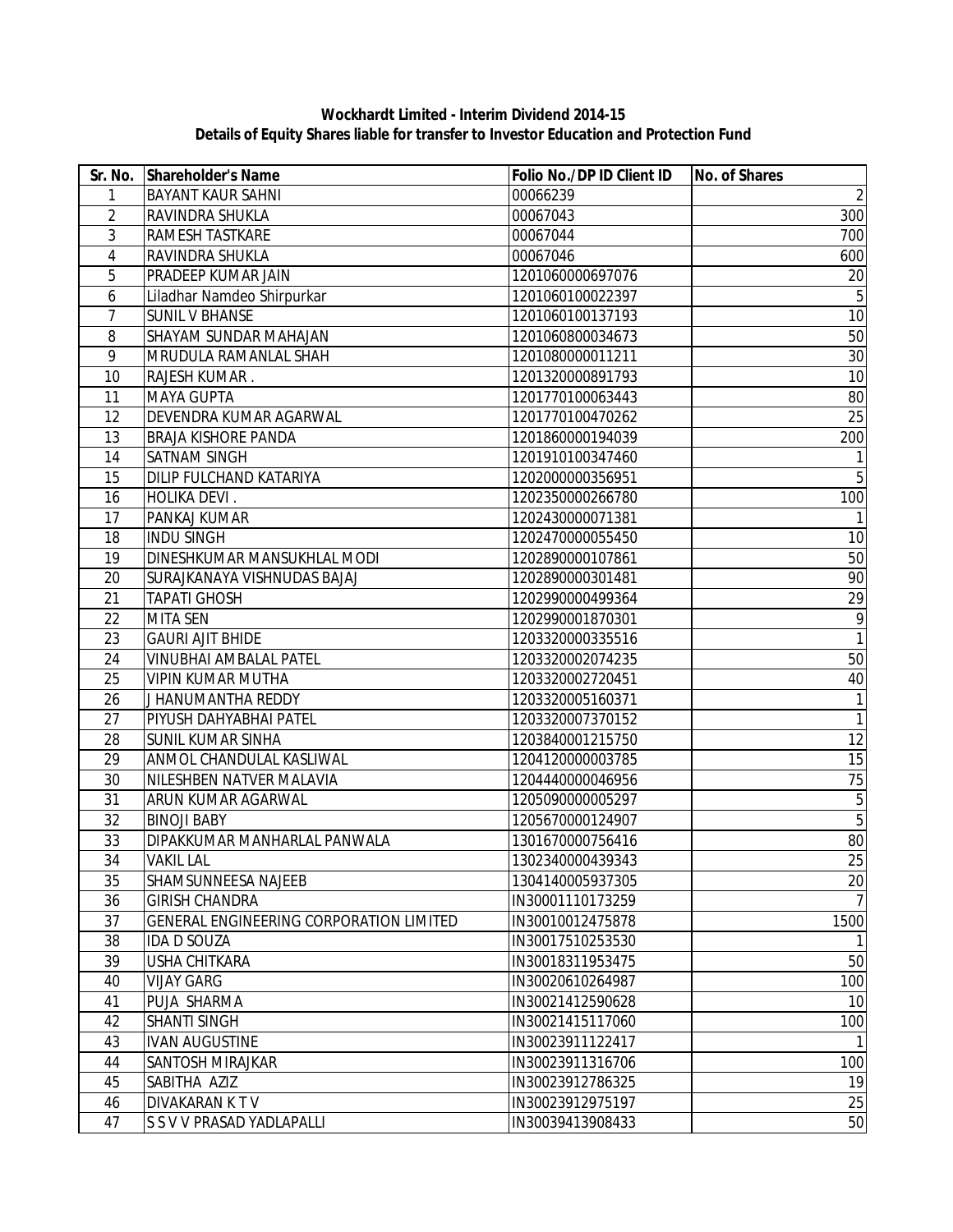| 49<br>SANTOSH AGARWAL<br>IN30047641173512<br>JAYESH C BHAVSAR<br>50<br>IN30047642276254<br>NILESH RANJAN BHUIYA<br>51<br>IN30051312624383<br>PREETIBEN B RAITHTHA<br>52<br>IN30051318698192<br>100<br>53<br>KIRANVATI<br>IN30051319140409<br>54<br>KASHYAP AGRAWAL<br>1<br>IN30051320896107<br>$\overline{5}$<br>55<br>Suresh Kumar Malhotra<br>IN30058910045232<br>56<br>SANGEETA LALITKUMAR KANKARIA<br>IN30065210183057<br>10<br><b>NITIN ASHARA</b><br>IN30097411247664<br>$30\,$<br>57<br>SURESHBHAI C RAJPARA<br>58<br>IN30097411427080<br>59<br>HIRAL RONAK GANDHI<br>IN30097411681254<br>RAMAA KOTNE<br>IN30102220203206<br>60<br>CHEVALA SATYANARAYANA<br>IN30102221291672<br>61<br>62<br>JAYESH BHAGWANJI DHAMECHA<br>IN30103924064844<br>HITESH KANCHANLAL GANDHI<br>IN30103924353095<br>63<br>64<br>RAJESH KHATRI<br>IN30105510046235<br>BRIJ LAL THARWANI<br>IN30112715411353<br>600<br>65<br>RAMESHWAR RAMKRISHNA GULHANE<br>IN30112716432550<br>30<br>66<br>$\overline{5}$<br>MD. RAYAJULLAH<br>IN30112716763456<br>67<br>30<br>PARAMOUNT FINANCIAL SERVICES PVT LTD<br>IN30114310062330<br>68<br>$\overline{5}$<br>SAMEER BHAGWAN BHOWAD<br>IN30114310777079<br>69<br>25<br>RAJ RANI BHASIN<br>70<br>IN30118620006371<br>50<br>71<br>RAVINDRA H SHAH<br>IN30127630228033<br>72<br>SRIDHARA SATYANARAYANA<br>IN30131320036636<br>150<br>73<br>YASHWANT SINGH JAIN<br>IN30133017207952<br>6<br>15<br>74<br>PARDEEP KUMAR RANDEV<br>IN30133017496537<br>SHAILENDRA GUPTA<br>IN30133018972913<br>100<br>75<br>SANJAY KUMAR CHOURASIA<br>76<br>IN30133019710669<br>4<br>77<br><b>BALIRAM SINGH</b><br>IN30133019725783<br>49<br>UMESH CHANDRA VIDYARTHI<br>IN30133020072276<br>78<br>$20\,$<br>ARCHANA KISAN JAWALKAR<br>79<br>IN30133020450287<br>300<br>80<br>HOME TRADE LIMITED<br>IN30154915588885<br>81<br>MANJU SRIVASTAVA<br>IN30155720574793<br>JOY KUNNUMPORAM CHACKO<br>82<br>IN30177414663556<br>10<br>$\overline{5}$<br>MADHUKAR NINAJI RANE<br>83<br>IN30177414705071<br>25<br>84<br>A RAJA SHANMUGA SUNDARAM<br>IN30177414782892<br>10<br>85<br>SATISH KUMAR SHARMA<br>IN30184610292096<br>10<br>86<br>ANIL MABULAL VEDMEHTA<br>IN30198310453090<br>100<br>87<br>HARIPRASAD DASJI SHASTRI<br>IN30199110885249<br>88<br>K NAGABHUSHAN<br>IN30214810710186<br>10<br>$\overline{2}$<br>89<br>P R GEETHARANI<br>IN30214811004647<br>500<br>90<br>VASUDEV DAHYABHAI PRAJAPATI<br>IN30220110116472<br>91<br>RAMESHWAR NARAIN MATHUR<br>1200<br>IN30267932997904<br>92<br>Sunil Kumar Maiti<br>IN30297810181692<br>10<br>$\overline{2}$<br>ARUN YADAV<br>93<br>IN30311610066327<br>150<br>94<br>ALI KAUSAR KHAN<br>W0000105<br>95<br>MR ZOHER SAGWARAWALA<br>W0000148<br>600<br>96<br>400<br>MR M Y BAGADE<br>W0000534<br>97<br>MS MALATI BHOWMICK<br>W0000670<br>98<br>MIRZA BABAR ALI BAIG<br>W0000904<br>99<br>W0005681<br>ARVA ABBASI | 48 | ANIL KUMAR JHA | IN30047640723280 | $\mathbf{1}$    |
|-------------------------------------------------------------------------------------------------------------------------------------------------------------------------------------------------------------------------------------------------------------------------------------------------------------------------------------------------------------------------------------------------------------------------------------------------------------------------------------------------------------------------------------------------------------------------------------------------------------------------------------------------------------------------------------------------------------------------------------------------------------------------------------------------------------------------------------------------------------------------------------------------------------------------------------------------------------------------------------------------------------------------------------------------------------------------------------------------------------------------------------------------------------------------------------------------------------------------------------------------------------------------------------------------------------------------------------------------------------------------------------------------------------------------------------------------------------------------------------------------------------------------------------------------------------------------------------------------------------------------------------------------------------------------------------------------------------------------------------------------------------------------------------------------------------------------------------------------------------------------------------------------------------------------------------------------------------------------------------------------------------------------------------------------------------------------------------------------------------------------------------------------------------------------------------------------------------------------------------------------------------------------------------------------------------------------------------------------------------------------------------------------------------------------------------------------------------------------------------------------------------------------------------------------------------------------------------------------------------------------------------------------------------------------------------------------------------------------------------------------------------------------------------------------------------------------------------------------------------|----|----------------|------------------|-----------------|
|                                                                                                                                                                                                                                                                                                                                                                                                                                                                                                                                                                                                                                                                                                                                                                                                                                                                                                                                                                                                                                                                                                                                                                                                                                                                                                                                                                                                                                                                                                                                                                                                                                                                                                                                                                                                                                                                                                                                                                                                                                                                                                                                                                                                                                                                                                                                                                                                                                                                                                                                                                                                                                                                                                                                                                                                                                                             |    |                |                  | 25              |
|                                                                                                                                                                                                                                                                                                                                                                                                                                                                                                                                                                                                                                                                                                                                                                                                                                                                                                                                                                                                                                                                                                                                                                                                                                                                                                                                                                                                                                                                                                                                                                                                                                                                                                                                                                                                                                                                                                                                                                                                                                                                                                                                                                                                                                                                                                                                                                                                                                                                                                                                                                                                                                                                                                                                                                                                                                                             |    |                |                  | 30              |
|                                                                                                                                                                                                                                                                                                                                                                                                                                                                                                                                                                                                                                                                                                                                                                                                                                                                                                                                                                                                                                                                                                                                                                                                                                                                                                                                                                                                                                                                                                                                                                                                                                                                                                                                                                                                                                                                                                                                                                                                                                                                                                                                                                                                                                                                                                                                                                                                                                                                                                                                                                                                                                                                                                                                                                                                                                                             |    |                |                  | 10              |
|                                                                                                                                                                                                                                                                                                                                                                                                                                                                                                                                                                                                                                                                                                                                                                                                                                                                                                                                                                                                                                                                                                                                                                                                                                                                                                                                                                                                                                                                                                                                                                                                                                                                                                                                                                                                                                                                                                                                                                                                                                                                                                                                                                                                                                                                                                                                                                                                                                                                                                                                                                                                                                                                                                                                                                                                                                                             |    |                |                  |                 |
|                                                                                                                                                                                                                                                                                                                                                                                                                                                                                                                                                                                                                                                                                                                                                                                                                                                                                                                                                                                                                                                                                                                                                                                                                                                                                                                                                                                                                                                                                                                                                                                                                                                                                                                                                                                                                                                                                                                                                                                                                                                                                                                                                                                                                                                                                                                                                                                                                                                                                                                                                                                                                                                                                                                                                                                                                                                             |    |                |                  | 8               |
|                                                                                                                                                                                                                                                                                                                                                                                                                                                                                                                                                                                                                                                                                                                                                                                                                                                                                                                                                                                                                                                                                                                                                                                                                                                                                                                                                                                                                                                                                                                                                                                                                                                                                                                                                                                                                                                                                                                                                                                                                                                                                                                                                                                                                                                                                                                                                                                                                                                                                                                                                                                                                                                                                                                                                                                                                                                             |    |                |                  |                 |
|                                                                                                                                                                                                                                                                                                                                                                                                                                                                                                                                                                                                                                                                                                                                                                                                                                                                                                                                                                                                                                                                                                                                                                                                                                                                                                                                                                                                                                                                                                                                                                                                                                                                                                                                                                                                                                                                                                                                                                                                                                                                                                                                                                                                                                                                                                                                                                                                                                                                                                                                                                                                                                                                                                                                                                                                                                                             |    |                |                  |                 |
|                                                                                                                                                                                                                                                                                                                                                                                                                                                                                                                                                                                                                                                                                                                                                                                                                                                                                                                                                                                                                                                                                                                                                                                                                                                                                                                                                                                                                                                                                                                                                                                                                                                                                                                                                                                                                                                                                                                                                                                                                                                                                                                                                                                                                                                                                                                                                                                                                                                                                                                                                                                                                                                                                                                                                                                                                                                             |    |                |                  |                 |
|                                                                                                                                                                                                                                                                                                                                                                                                                                                                                                                                                                                                                                                                                                                                                                                                                                                                                                                                                                                                                                                                                                                                                                                                                                                                                                                                                                                                                                                                                                                                                                                                                                                                                                                                                                                                                                                                                                                                                                                                                                                                                                                                                                                                                                                                                                                                                                                                                                                                                                                                                                                                                                                                                                                                                                                                                                                             |    |                |                  |                 |
|                                                                                                                                                                                                                                                                                                                                                                                                                                                                                                                                                                                                                                                                                                                                                                                                                                                                                                                                                                                                                                                                                                                                                                                                                                                                                                                                                                                                                                                                                                                                                                                                                                                                                                                                                                                                                                                                                                                                                                                                                                                                                                                                                                                                                                                                                                                                                                                                                                                                                                                                                                                                                                                                                                                                                                                                                                                             |    |                |                  | 15              |
|                                                                                                                                                                                                                                                                                                                                                                                                                                                                                                                                                                                                                                                                                                                                                                                                                                                                                                                                                                                                                                                                                                                                                                                                                                                                                                                                                                                                                                                                                                                                                                                                                                                                                                                                                                                                                                                                                                                                                                                                                                                                                                                                                                                                                                                                                                                                                                                                                                                                                                                                                                                                                                                                                                                                                                                                                                                             |    |                |                  | $\mathbf{3}$    |
|                                                                                                                                                                                                                                                                                                                                                                                                                                                                                                                                                                                                                                                                                                                                                                                                                                                                                                                                                                                                                                                                                                                                                                                                                                                                                                                                                                                                                                                                                                                                                                                                                                                                                                                                                                                                                                                                                                                                                                                                                                                                                                                                                                                                                                                                                                                                                                                                                                                                                                                                                                                                                                                                                                                                                                                                                                                             |    |                |                  | 25              |
|                                                                                                                                                                                                                                                                                                                                                                                                                                                                                                                                                                                                                                                                                                                                                                                                                                                                                                                                                                                                                                                                                                                                                                                                                                                                                                                                                                                                                                                                                                                                                                                                                                                                                                                                                                                                                                                                                                                                                                                                                                                                                                                                                                                                                                                                                                                                                                                                                                                                                                                                                                                                                                                                                                                                                                                                                                                             |    |                |                  | 50              |
|                                                                                                                                                                                                                                                                                                                                                                                                                                                                                                                                                                                                                                                                                                                                                                                                                                                                                                                                                                                                                                                                                                                                                                                                                                                                                                                                                                                                                                                                                                                                                                                                                                                                                                                                                                                                                                                                                                                                                                                                                                                                                                                                                                                                                                                                                                                                                                                                                                                                                                                                                                                                                                                                                                                                                                                                                                                             |    |                |                  | $\overline{25}$ |
|                                                                                                                                                                                                                                                                                                                                                                                                                                                                                                                                                                                                                                                                                                                                                                                                                                                                                                                                                                                                                                                                                                                                                                                                                                                                                                                                                                                                                                                                                                                                                                                                                                                                                                                                                                                                                                                                                                                                                                                                                                                                                                                                                                                                                                                                                                                                                                                                                                                                                                                                                                                                                                                                                                                                                                                                                                                             |    |                |                  | 125             |
|                                                                                                                                                                                                                                                                                                                                                                                                                                                                                                                                                                                                                                                                                                                                                                                                                                                                                                                                                                                                                                                                                                                                                                                                                                                                                                                                                                                                                                                                                                                                                                                                                                                                                                                                                                                                                                                                                                                                                                                                                                                                                                                                                                                                                                                                                                                                                                                                                                                                                                                                                                                                                                                                                                                                                                                                                                                             |    |                |                  | 200             |
|                                                                                                                                                                                                                                                                                                                                                                                                                                                                                                                                                                                                                                                                                                                                                                                                                                                                                                                                                                                                                                                                                                                                                                                                                                                                                                                                                                                                                                                                                                                                                                                                                                                                                                                                                                                                                                                                                                                                                                                                                                                                                                                                                                                                                                                                                                                                                                                                                                                                                                                                                                                                                                                                                                                                                                                                                                                             |    |                |                  |                 |
|                                                                                                                                                                                                                                                                                                                                                                                                                                                                                                                                                                                                                                                                                                                                                                                                                                                                                                                                                                                                                                                                                                                                                                                                                                                                                                                                                                                                                                                                                                                                                                                                                                                                                                                                                                                                                                                                                                                                                                                                                                                                                                                                                                                                                                                                                                                                                                                                                                                                                                                                                                                                                                                                                                                                                                                                                                                             |    |                |                  |                 |
|                                                                                                                                                                                                                                                                                                                                                                                                                                                                                                                                                                                                                                                                                                                                                                                                                                                                                                                                                                                                                                                                                                                                                                                                                                                                                                                                                                                                                                                                                                                                                                                                                                                                                                                                                                                                                                                                                                                                                                                                                                                                                                                                                                                                                                                                                                                                                                                                                                                                                                                                                                                                                                                                                                                                                                                                                                                             |    |                |                  |                 |
|                                                                                                                                                                                                                                                                                                                                                                                                                                                                                                                                                                                                                                                                                                                                                                                                                                                                                                                                                                                                                                                                                                                                                                                                                                                                                                                                                                                                                                                                                                                                                                                                                                                                                                                                                                                                                                                                                                                                                                                                                                                                                                                                                                                                                                                                                                                                                                                                                                                                                                                                                                                                                                                                                                                                                                                                                                                             |    |                |                  |                 |
|                                                                                                                                                                                                                                                                                                                                                                                                                                                                                                                                                                                                                                                                                                                                                                                                                                                                                                                                                                                                                                                                                                                                                                                                                                                                                                                                                                                                                                                                                                                                                                                                                                                                                                                                                                                                                                                                                                                                                                                                                                                                                                                                                                                                                                                                                                                                                                                                                                                                                                                                                                                                                                                                                                                                                                                                                                                             |    |                |                  |                 |
|                                                                                                                                                                                                                                                                                                                                                                                                                                                                                                                                                                                                                                                                                                                                                                                                                                                                                                                                                                                                                                                                                                                                                                                                                                                                                                                                                                                                                                                                                                                                                                                                                                                                                                                                                                                                                                                                                                                                                                                                                                                                                                                                                                                                                                                                                                                                                                                                                                                                                                                                                                                                                                                                                                                                                                                                                                                             |    |                |                  |                 |
|                                                                                                                                                                                                                                                                                                                                                                                                                                                                                                                                                                                                                                                                                                                                                                                                                                                                                                                                                                                                                                                                                                                                                                                                                                                                                                                                                                                                                                                                                                                                                                                                                                                                                                                                                                                                                                                                                                                                                                                                                                                                                                                                                                                                                                                                                                                                                                                                                                                                                                                                                                                                                                                                                                                                                                                                                                                             |    |                |                  |                 |
|                                                                                                                                                                                                                                                                                                                                                                                                                                                                                                                                                                                                                                                                                                                                                                                                                                                                                                                                                                                                                                                                                                                                                                                                                                                                                                                                                                                                                                                                                                                                                                                                                                                                                                                                                                                                                                                                                                                                                                                                                                                                                                                                                                                                                                                                                                                                                                                                                                                                                                                                                                                                                                                                                                                                                                                                                                                             |    |                |                  |                 |
|                                                                                                                                                                                                                                                                                                                                                                                                                                                                                                                                                                                                                                                                                                                                                                                                                                                                                                                                                                                                                                                                                                                                                                                                                                                                                                                                                                                                                                                                                                                                                                                                                                                                                                                                                                                                                                                                                                                                                                                                                                                                                                                                                                                                                                                                                                                                                                                                                                                                                                                                                                                                                                                                                                                                                                                                                                                             |    |                |                  |                 |
|                                                                                                                                                                                                                                                                                                                                                                                                                                                                                                                                                                                                                                                                                                                                                                                                                                                                                                                                                                                                                                                                                                                                                                                                                                                                                                                                                                                                                                                                                                                                                                                                                                                                                                                                                                                                                                                                                                                                                                                                                                                                                                                                                                                                                                                                                                                                                                                                                                                                                                                                                                                                                                                                                                                                                                                                                                                             |    |                |                  |                 |
|                                                                                                                                                                                                                                                                                                                                                                                                                                                                                                                                                                                                                                                                                                                                                                                                                                                                                                                                                                                                                                                                                                                                                                                                                                                                                                                                                                                                                                                                                                                                                                                                                                                                                                                                                                                                                                                                                                                                                                                                                                                                                                                                                                                                                                                                                                                                                                                                                                                                                                                                                                                                                                                                                                                                                                                                                                                             |    |                |                  |                 |
|                                                                                                                                                                                                                                                                                                                                                                                                                                                                                                                                                                                                                                                                                                                                                                                                                                                                                                                                                                                                                                                                                                                                                                                                                                                                                                                                                                                                                                                                                                                                                                                                                                                                                                                                                                                                                                                                                                                                                                                                                                                                                                                                                                                                                                                                                                                                                                                                                                                                                                                                                                                                                                                                                                                                                                                                                                                             |    |                |                  |                 |
|                                                                                                                                                                                                                                                                                                                                                                                                                                                                                                                                                                                                                                                                                                                                                                                                                                                                                                                                                                                                                                                                                                                                                                                                                                                                                                                                                                                                                                                                                                                                                                                                                                                                                                                                                                                                                                                                                                                                                                                                                                                                                                                                                                                                                                                                                                                                                                                                                                                                                                                                                                                                                                                                                                                                                                                                                                                             |    |                |                  |                 |
|                                                                                                                                                                                                                                                                                                                                                                                                                                                                                                                                                                                                                                                                                                                                                                                                                                                                                                                                                                                                                                                                                                                                                                                                                                                                                                                                                                                                                                                                                                                                                                                                                                                                                                                                                                                                                                                                                                                                                                                                                                                                                                                                                                                                                                                                                                                                                                                                                                                                                                                                                                                                                                                                                                                                                                                                                                                             |    |                |                  | 50              |
|                                                                                                                                                                                                                                                                                                                                                                                                                                                                                                                                                                                                                                                                                                                                                                                                                                                                                                                                                                                                                                                                                                                                                                                                                                                                                                                                                                                                                                                                                                                                                                                                                                                                                                                                                                                                                                                                                                                                                                                                                                                                                                                                                                                                                                                                                                                                                                                                                                                                                                                                                                                                                                                                                                                                                                                                                                                             |    |                |                  |                 |
|                                                                                                                                                                                                                                                                                                                                                                                                                                                                                                                                                                                                                                                                                                                                                                                                                                                                                                                                                                                                                                                                                                                                                                                                                                                                                                                                                                                                                                                                                                                                                                                                                                                                                                                                                                                                                                                                                                                                                                                                                                                                                                                                                                                                                                                                                                                                                                                                                                                                                                                                                                                                                                                                                                                                                                                                                                                             |    |                |                  |                 |
|                                                                                                                                                                                                                                                                                                                                                                                                                                                                                                                                                                                                                                                                                                                                                                                                                                                                                                                                                                                                                                                                                                                                                                                                                                                                                                                                                                                                                                                                                                                                                                                                                                                                                                                                                                                                                                                                                                                                                                                                                                                                                                                                                                                                                                                                                                                                                                                                                                                                                                                                                                                                                                                                                                                                                                                                                                                             |    |                |                  | 10              |
|                                                                                                                                                                                                                                                                                                                                                                                                                                                                                                                                                                                                                                                                                                                                                                                                                                                                                                                                                                                                                                                                                                                                                                                                                                                                                                                                                                                                                                                                                                                                                                                                                                                                                                                                                                                                                                                                                                                                                                                                                                                                                                                                                                                                                                                                                                                                                                                                                                                                                                                                                                                                                                                                                                                                                                                                                                                             |    |                |                  |                 |
|                                                                                                                                                                                                                                                                                                                                                                                                                                                                                                                                                                                                                                                                                                                                                                                                                                                                                                                                                                                                                                                                                                                                                                                                                                                                                                                                                                                                                                                                                                                                                                                                                                                                                                                                                                                                                                                                                                                                                                                                                                                                                                                                                                                                                                                                                                                                                                                                                                                                                                                                                                                                                                                                                                                                                                                                                                                             |    |                |                  |                 |
|                                                                                                                                                                                                                                                                                                                                                                                                                                                                                                                                                                                                                                                                                                                                                                                                                                                                                                                                                                                                                                                                                                                                                                                                                                                                                                                                                                                                                                                                                                                                                                                                                                                                                                                                                                                                                                                                                                                                                                                                                                                                                                                                                                                                                                                                                                                                                                                                                                                                                                                                                                                                                                                                                                                                                                                                                                                             |    |                |                  |                 |
|                                                                                                                                                                                                                                                                                                                                                                                                                                                                                                                                                                                                                                                                                                                                                                                                                                                                                                                                                                                                                                                                                                                                                                                                                                                                                                                                                                                                                                                                                                                                                                                                                                                                                                                                                                                                                                                                                                                                                                                                                                                                                                                                                                                                                                                                                                                                                                                                                                                                                                                                                                                                                                                                                                                                                                                                                                                             |    |                |                  |                 |
|                                                                                                                                                                                                                                                                                                                                                                                                                                                                                                                                                                                                                                                                                                                                                                                                                                                                                                                                                                                                                                                                                                                                                                                                                                                                                                                                                                                                                                                                                                                                                                                                                                                                                                                                                                                                                                                                                                                                                                                                                                                                                                                                                                                                                                                                                                                                                                                                                                                                                                                                                                                                                                                                                                                                                                                                                                                             |    |                |                  |                 |
|                                                                                                                                                                                                                                                                                                                                                                                                                                                                                                                                                                                                                                                                                                                                                                                                                                                                                                                                                                                                                                                                                                                                                                                                                                                                                                                                                                                                                                                                                                                                                                                                                                                                                                                                                                                                                                                                                                                                                                                                                                                                                                                                                                                                                                                                                                                                                                                                                                                                                                                                                                                                                                                                                                                                                                                                                                                             |    |                |                  |                 |
|                                                                                                                                                                                                                                                                                                                                                                                                                                                                                                                                                                                                                                                                                                                                                                                                                                                                                                                                                                                                                                                                                                                                                                                                                                                                                                                                                                                                                                                                                                                                                                                                                                                                                                                                                                                                                                                                                                                                                                                                                                                                                                                                                                                                                                                                                                                                                                                                                                                                                                                                                                                                                                                                                                                                                                                                                                                             |    |                |                  |                 |
|                                                                                                                                                                                                                                                                                                                                                                                                                                                                                                                                                                                                                                                                                                                                                                                                                                                                                                                                                                                                                                                                                                                                                                                                                                                                                                                                                                                                                                                                                                                                                                                                                                                                                                                                                                                                                                                                                                                                                                                                                                                                                                                                                                                                                                                                                                                                                                                                                                                                                                                                                                                                                                                                                                                                                                                                                                                             |    |                |                  |                 |
|                                                                                                                                                                                                                                                                                                                                                                                                                                                                                                                                                                                                                                                                                                                                                                                                                                                                                                                                                                                                                                                                                                                                                                                                                                                                                                                                                                                                                                                                                                                                                                                                                                                                                                                                                                                                                                                                                                                                                                                                                                                                                                                                                                                                                                                                                                                                                                                                                                                                                                                                                                                                                                                                                                                                                                                                                                                             |    |                |                  |                 |
|                                                                                                                                                                                                                                                                                                                                                                                                                                                                                                                                                                                                                                                                                                                                                                                                                                                                                                                                                                                                                                                                                                                                                                                                                                                                                                                                                                                                                                                                                                                                                                                                                                                                                                                                                                                                                                                                                                                                                                                                                                                                                                                                                                                                                                                                                                                                                                                                                                                                                                                                                                                                                                                                                                                                                                                                                                                             |    |                |                  |                 |
|                                                                                                                                                                                                                                                                                                                                                                                                                                                                                                                                                                                                                                                                                                                                                                                                                                                                                                                                                                                                                                                                                                                                                                                                                                                                                                                                                                                                                                                                                                                                                                                                                                                                                                                                                                                                                                                                                                                                                                                                                                                                                                                                                                                                                                                                                                                                                                                                                                                                                                                                                                                                                                                                                                                                                                                                                                                             |    |                |                  |                 |
|                                                                                                                                                                                                                                                                                                                                                                                                                                                                                                                                                                                                                                                                                                                                                                                                                                                                                                                                                                                                                                                                                                                                                                                                                                                                                                                                                                                                                                                                                                                                                                                                                                                                                                                                                                                                                                                                                                                                                                                                                                                                                                                                                                                                                                                                                                                                                                                                                                                                                                                                                                                                                                                                                                                                                                                                                                                             |    |                |                  |                 |
|                                                                                                                                                                                                                                                                                                                                                                                                                                                                                                                                                                                                                                                                                                                                                                                                                                                                                                                                                                                                                                                                                                                                                                                                                                                                                                                                                                                                                                                                                                                                                                                                                                                                                                                                                                                                                                                                                                                                                                                                                                                                                                                                                                                                                                                                                                                                                                                                                                                                                                                                                                                                                                                                                                                                                                                                                                                             |    |                |                  |                 |
|                                                                                                                                                                                                                                                                                                                                                                                                                                                                                                                                                                                                                                                                                                                                                                                                                                                                                                                                                                                                                                                                                                                                                                                                                                                                                                                                                                                                                                                                                                                                                                                                                                                                                                                                                                                                                                                                                                                                                                                                                                                                                                                                                                                                                                                                                                                                                                                                                                                                                                                                                                                                                                                                                                                                                                                                                                                             |    |                |                  |                 |
|                                                                                                                                                                                                                                                                                                                                                                                                                                                                                                                                                                                                                                                                                                                                                                                                                                                                                                                                                                                                                                                                                                                                                                                                                                                                                                                                                                                                                                                                                                                                                                                                                                                                                                                                                                                                                                                                                                                                                                                                                                                                                                                                                                                                                                                                                                                                                                                                                                                                                                                                                                                                                                                                                                                                                                                                                                                             |    |                |                  |                 |
|                                                                                                                                                                                                                                                                                                                                                                                                                                                                                                                                                                                                                                                                                                                                                                                                                                                                                                                                                                                                                                                                                                                                                                                                                                                                                                                                                                                                                                                                                                                                                                                                                                                                                                                                                                                                                                                                                                                                                                                                                                                                                                                                                                                                                                                                                                                                                                                                                                                                                                                                                                                                                                                                                                                                                                                                                                                             |    |                |                  | 300             |
|                                                                                                                                                                                                                                                                                                                                                                                                                                                                                                                                                                                                                                                                                                                                                                                                                                                                                                                                                                                                                                                                                                                                                                                                                                                                                                                                                                                                                                                                                                                                                                                                                                                                                                                                                                                                                                                                                                                                                                                                                                                                                                                                                                                                                                                                                                                                                                                                                                                                                                                                                                                                                                                                                                                                                                                                                                                             |    |                |                  | 600             |
|                                                                                                                                                                                                                                                                                                                                                                                                                                                                                                                                                                                                                                                                                                                                                                                                                                                                                                                                                                                                                                                                                                                                                                                                                                                                                                                                                                                                                                                                                                                                                                                                                                                                                                                                                                                                                                                                                                                                                                                                                                                                                                                                                                                                                                                                                                                                                                                                                                                                                                                                                                                                                                                                                                                                                                                                                                                             |    |                |                  | 200             |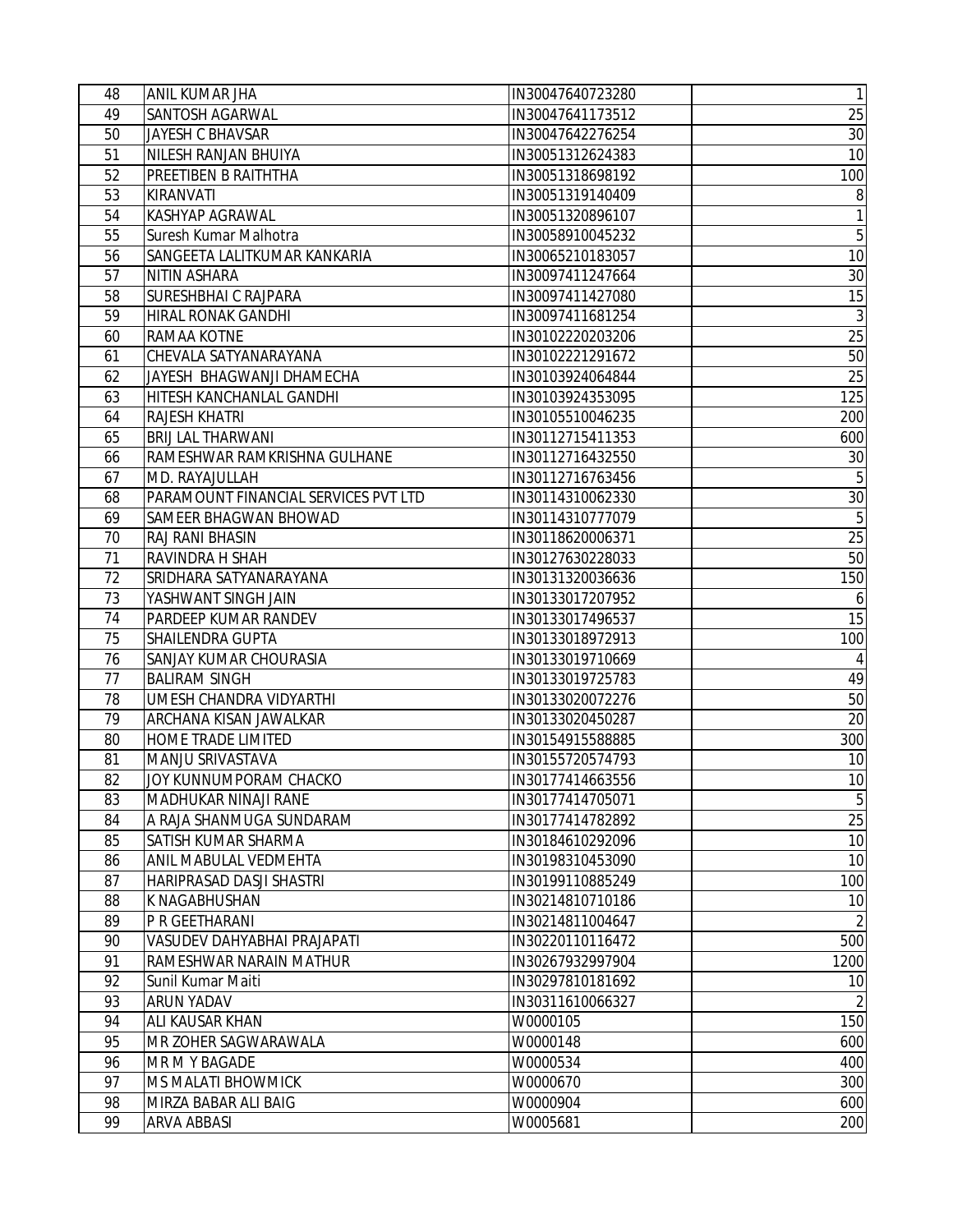| 100 | <b>SANWAL SINGH CHOWDRY</b>        | W0006694 | 600 |
|-----|------------------------------------|----------|-----|
| 101 | KAVITA MAHESHWARI                  | W0006698 | 600 |
| 102 | SANTOSH HARALALKA                  | W0008508 | 300 |
| 103 | <b>ANJALI DUGGAL</b>               | W0008609 | 300 |
| 104 | <b>GOPAL M DAPTARI</b>             | W0008831 | 600 |
| 105 | NIRAL SHAH                         | W0008988 | 600 |
| 106 | MANOJ POPATLAL GALA                | W0009121 | 600 |
| 107 | RAJENDRA SHARMA                    | W0011291 | 300 |
| 108 | <b>VIJAY BHATT</b>                 | W0012431 | 600 |
| 109 | <b>MANEKBEN MISTRY</b>             | W0013389 | 600 |
| 110 | <b>BHARGAV HARSHADBHAI CHOKSHI</b> | W0019448 | 300 |
| 111 | HARSHAD NATVERBHAI CHOKSHI         | W0019449 | 300 |
| 112 | <b>TUSHAR HASMUKHLAL SHAH</b>      | W0019898 | 600 |
| 113 | SHREEDEVI KAMLESH GANDHI           | W0019962 | 600 |
| 114 | BRINDA JITENDRA SHAH               | W0021047 | 300 |
| 115 | K V NAGARAJU                       | W0023788 | 300 |
| 116 | <b>KUSUM TATER</b>                 | W0023946 | 600 |
| 117 | LATA MAHESHWARI                    | W0027002 | 600 |
| 118 | TIMIR KR SEN                       | W0027197 | 300 |
| 119 | <b>LALU LAL JAIN</b>               | W0027826 | 600 |
| 120 | SOM PRAKASH SINGH                  | W0028078 | 400 |
| 121 | VIMAL KUMAR KHAITAN                | W0028929 | 200 |
| 122 | N RAMASWAMY                        | W0029203 | 600 |
| 123 | VIJAYALAXMI KANE                   | W0029449 | 600 |
| 124 | RAM PRAKASH SINGH                  | W0029661 | 300 |
| 125 | <b>GEETABEN SHAH</b>               | W0031560 | 300 |
| 126 | <b>GEETABEN SHAH</b>               | W0031560 | 300 |
| 127 | JYOSTNA DAHYABHAI PATEL            | W0031676 | 600 |
| 128 | NEERAJ PRABHUDAS GANDHI            | W0032798 | 600 |
| 129 | M RAVINDRAN NAIR                   | W0033130 | 400 |
| 130 | SOMENDRA PAL TYAGI                 | W0034369 | 600 |
| 131 | <b>ALOK RAJVANSHI DR</b>           | W0035300 | 600 |
| 132 | ANUSAYABAI                         | W0035397 | 200 |
| 133 | DINESH M MEHTA                     | W0035938 | 300 |
| 134 | MEERA VAISHNAVI                    | W0036341 | 600 |
| 135 | SHIVASUBRAMANIAN                   | W0036447 | 600 |
| 136 | <b>BIMLA KHEMKA</b>                | W0036560 | 600 |
| 137 | <b>DILIP A MEHTA</b>               | W0036970 | 400 |
| 138 | JATIN MANGALBHAI VYAS              | W0036980 | 600 |
| 139 | <b>DILIP A MEHTA</b>               | W0036985 | 400 |
| 140 | <b>SUBRAMANIAN K R</b>             | W0038199 | 600 |
| 141 | JOHN GOVETT & CO LIMITED           | W0039727 | 600 |
| 142 | ANITA DNYANESHWAR KAPRATWAR        | W0045587 | 300 |
| 143 | KANYALAL ASSNANI G                 | W0046556 | 300 |
| 144 | MEHROD SAM BHACCA                  | W0047552 | 600 |
| 145 | <b>SREENATH S</b>                  | W0047774 | 300 |
| 146 | <b>SREENATH S</b>                  | W0047774 | 300 |
| 147 | PANKAJ K PAREKH                    | W0048482 | 300 |
| 148 | <b>MANIAR P J</b>                  | W0050014 | 300 |
| 149 | <b>SALMA S KALVERT</b>             | W0050125 | 200 |
| 150 | SURESHBHAI SHIVABHAI PATEL         | W0052669 | 600 |
| 151 | NASIMAKHATOON                      | W0052723 | 300 |
|     |                                    |          |     |